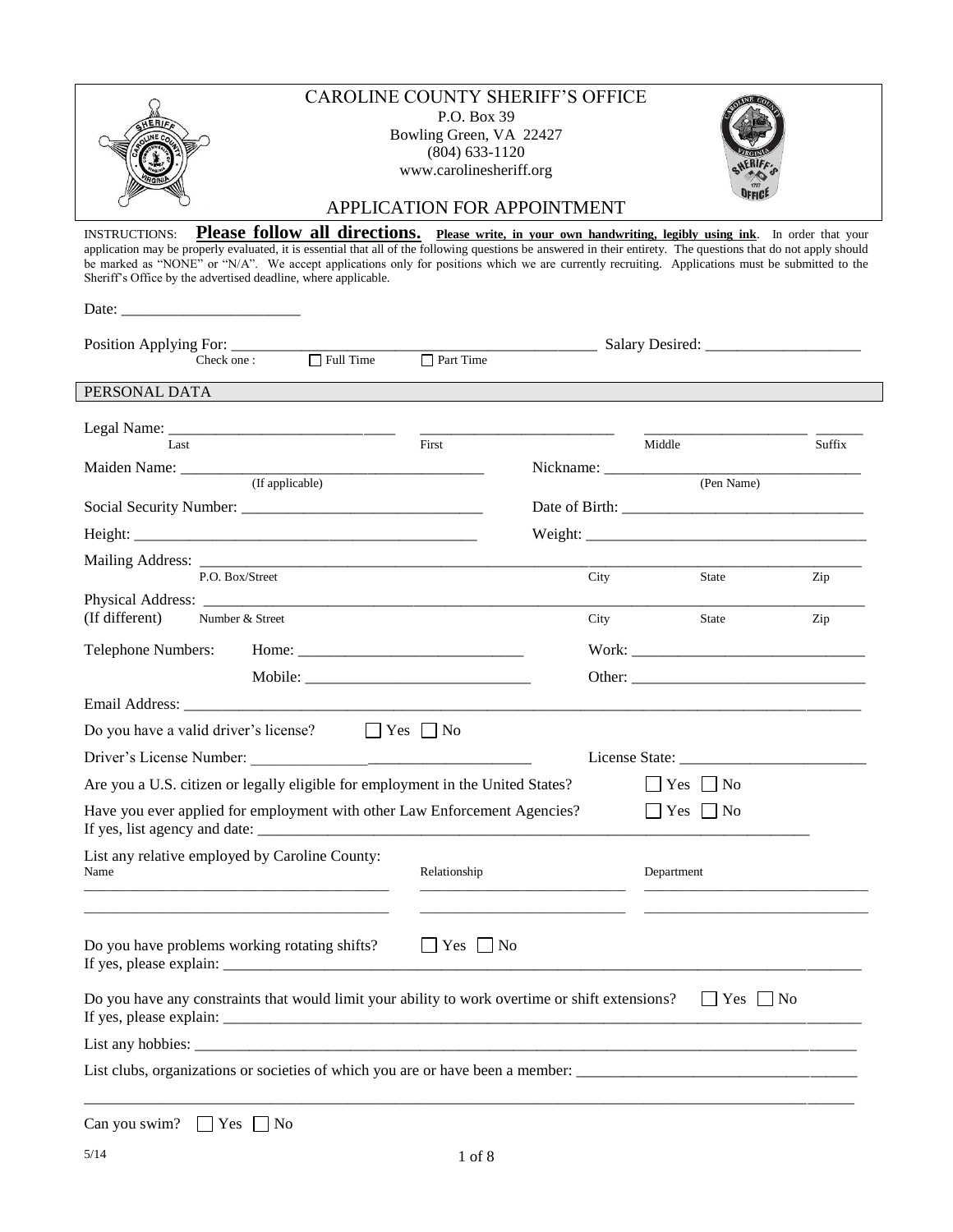# EDUCATION AND TRAINING

|                            |                                                    | Name & Address                                                                             | From            | To    | Did you               | Course/Degree/Number of                                                                                                       |
|----------------------------|----------------------------------------------------|--------------------------------------------------------------------------------------------|-----------------|-------|-----------------------|-------------------------------------------------------------------------------------------------------------------------------|
|                            |                                                    |                                                                                            |                 |       | Graduate              | Credits                                                                                                                       |
| High School/<br><b>GED</b> |                                                    |                                                                                            |                 |       | Yes<br>N <sub>0</sub> |                                                                                                                               |
| College                    |                                                    |                                                                                            |                 |       | Yes                   |                                                                                                                               |
|                            |                                                    |                                                                                            |                 |       | No                    |                                                                                                                               |
| Other                      |                                                    |                                                                                            |                 |       |                       |                                                                                                                               |
|                            |                                                    |                                                                                            |                 |       |                       |                                                                                                                               |
|                            |                                                    |                                                                                            |                 |       |                       |                                                                                                                               |
|                            |                                                    |                                                                                            |                 |       |                       |                                                                                                                               |
|                            |                                                    |                                                                                            |                 |       |                       | List any certifications that you have (i.e. DCJS Certifications, Firearms, First Aid, EMT, Water Safety etc.):                |
|                            |                                                    |                                                                                            |                 |       |                       | List any training or experiences that you would consider useful to the Sheriff's Office:                                      |
|                            |                                                    | Check the following weapons that you have actually used on a firing range or in the field: |                 |       |                       |                                                                                                                               |
| Shotgun                    |                                                    | Revolver                                                                                   |                 | Other |                       |                                                                                                                               |
| Pump Shotgun               |                                                    | Semi-Auto Pistol                                                                           |                 |       |                       |                                                                                                                               |
| Auto Shotgun               |                                                    | Automatic Weapon                                                                           |                 |       |                       |                                                                                                                               |
| Rifle                      |                                                    | Gas Gun                                                                                    |                 |       |                       |                                                                                                                               |
|                            | Can you speak another language aside from English? |                                                                                            | Yes             |       | $\Box$ No             |                                                                                                                               |
| MILITARY HISTORY           |                                                    |                                                                                            |                 |       |                       |                                                                                                                               |
|                            |                                                    |                                                                                            |                 |       |                       |                                                                                                                               |
|                            |                                                    | Date Entered                                                                               | Date Discharged |       |                       |                                                                                                                               |
|                            | <b>Branch of Service</b>                           |                                                                                            |                 |       |                       | Type of Discharge                                                                                                             |
| Initial Rank: _            |                                                    |                                                                                            | Final Rank:     |       |                       |                                                                                                                               |
|                            |                                                    | (Please Provide/Request from NARA Copy of Undeleted DD214)                                 |                 |       |                       |                                                                                                                               |
| <b>WORK EXPERIENCE</b>     |                                                    |                                                                                            |                 |       |                       | List all present and past employment beginning with your most recent job held including part-time employment while in school. |
|                            |                                                    | May we check with your current employer regarding your record of employment?               |                 |       |                       | Yes $\Box$ No                                                                                                                 |
|                            |                                                    |                                                                                            |                 |       |                       |                                                                                                                               |
| <b>Employer Name</b>       |                                                    |                                                                                            |                 | From: | Dates of Employment:  | To:                                                                                                                           |
| <b>Employer Address:</b>   |                                                    |                                                                                            |                 |       |                       |                                                                                                                               |
| Your Title:                |                                                    | <b>Beginning Pay:</b>                                                                      |                 |       |                       | <b>Ending Pay:</b>                                                                                                            |
| Immediate Supervisor:      |                                                    | Supervisor's Title:                                                                        |                 |       | Phone Number:         |                                                                                                                               |
| Job Description:           |                                                    |                                                                                            |                 |       |                       |                                                                                                                               |
|                            |                                                    |                                                                                            |                 |       |                       |                                                                                                                               |
| Reason for leaving:        |                                                    |                                                                                            |                 |       |                       |                                                                                                                               |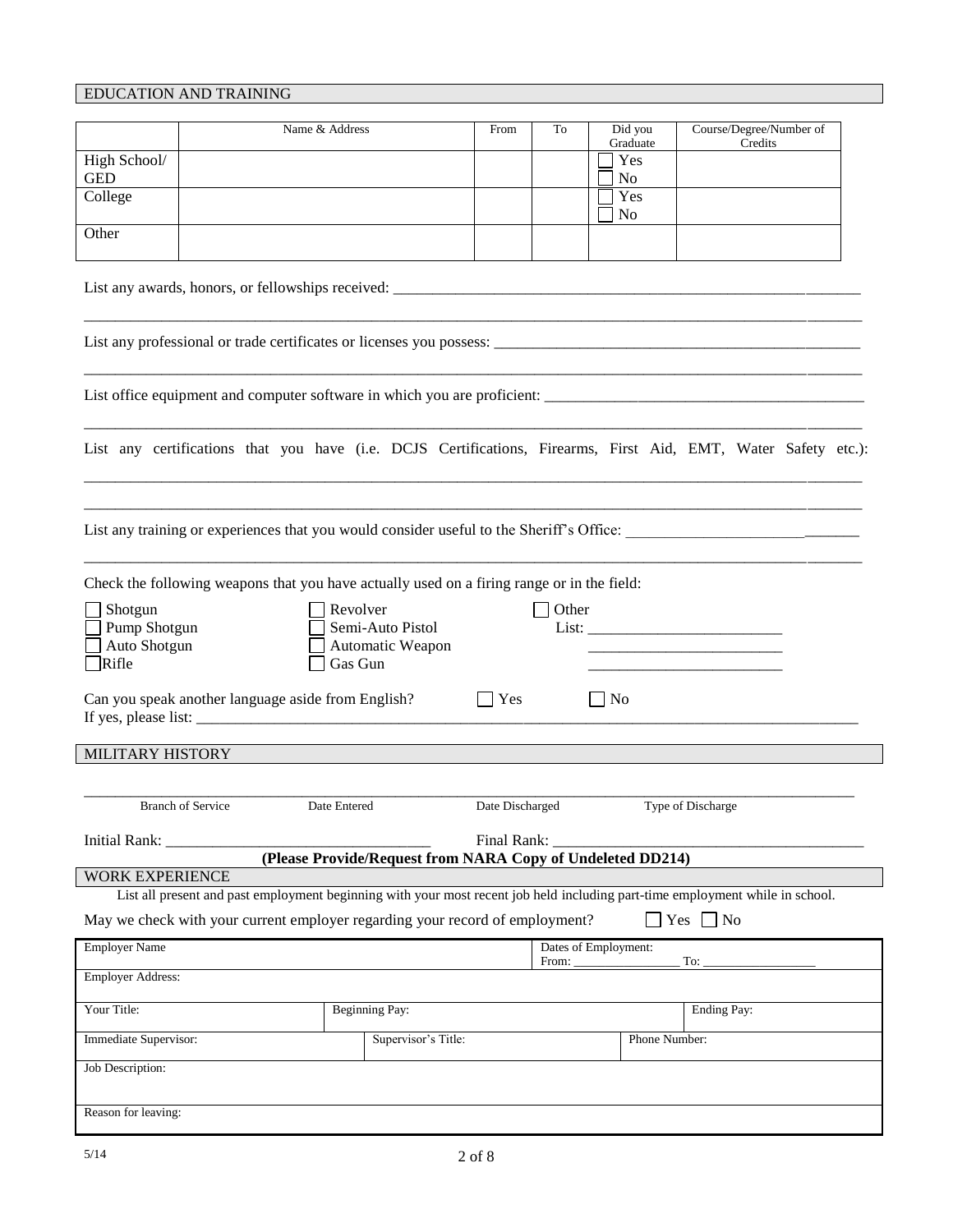|                          |                       | Dates of Employment:                 |               |                    |
|--------------------------|-----------------------|--------------------------------------|---------------|--------------------|
| <b>Employer Name</b>     |                       | From:                                |               | To: $\overline{a}$ |
| <b>Employer Address:</b> |                       |                                      |               |                    |
| Your Title:              | <b>Beginning Pay:</b> |                                      |               | Ending Pay:        |
| Immediate Supervisor:    | Supervisor's Title:   |                                      | Phone Number: |                    |
| Job Description:         |                       |                                      |               |                    |
| Reason for leaving:      |                       |                                      |               |                    |
|                          |                       |                                      |               |                    |
| <b>Employer Name</b>     |                       | Dates of Employment:<br>From:        |               | To:                |
| <b>Employer Address:</b> |                       |                                      |               |                    |
| Your Title:              | <b>Beginning Pay:</b> |                                      |               | Ending Pay:        |
| Immediate Supervisor:    | Supervisor's Title:   |                                      | Phone Number: |                    |
| Job Description:         |                       |                                      |               |                    |
| Reason for leaving:      |                       |                                      |               |                    |
|                          |                       |                                      |               |                    |
| <b>Employer Name</b>     |                       | Dates of Employment:<br>From:<br>To: |               |                    |
| <b>Employer Address:</b> |                       |                                      |               |                    |
| Your Title:              | <b>Beginning Pay:</b> |                                      |               | Ending Pay:        |
| Immediate Supervisor:    | Supervisor's Title:   |                                      | Phone Number: |                    |
| Job Description:         |                       |                                      |               |                    |
| Reason for leaving:      |                       |                                      |               |                    |
| <b>Employer Name</b>     |                       | Dates of Employment:                 |               |                    |
|                          |                       | From:                                |               | To:                |
| <b>Employer Address:</b> |                       |                                      |               |                    |
| Your Title:              | Beginning Pay:        |                                      |               | Ending Pay:        |
| Immediate Supervisor:    | Supervisor's Title:   |                                      | Phone Number: |                    |
| Job Description:         |                       |                                      |               |                    |
| Reason for leaving:      |                       |                                      |               |                    |
| <b>Employer Name</b>     |                       | Dates of Employment:<br>From:        |               | To:                |
| <b>Employer Address:</b> |                       |                                      |               |                    |
| Your Title:              | <b>Beginning Pay:</b> |                                      |               | Ending Pay:        |
| Immediate Supervisor:    | Supervisor's Title:   |                                      | Phone Number: |                    |
| <b>Job Description:</b>  |                       |                                      |               |                    |
| Reason for leaving:      |                       |                                      |               |                    |
|                          |                       |                                      |               |                    |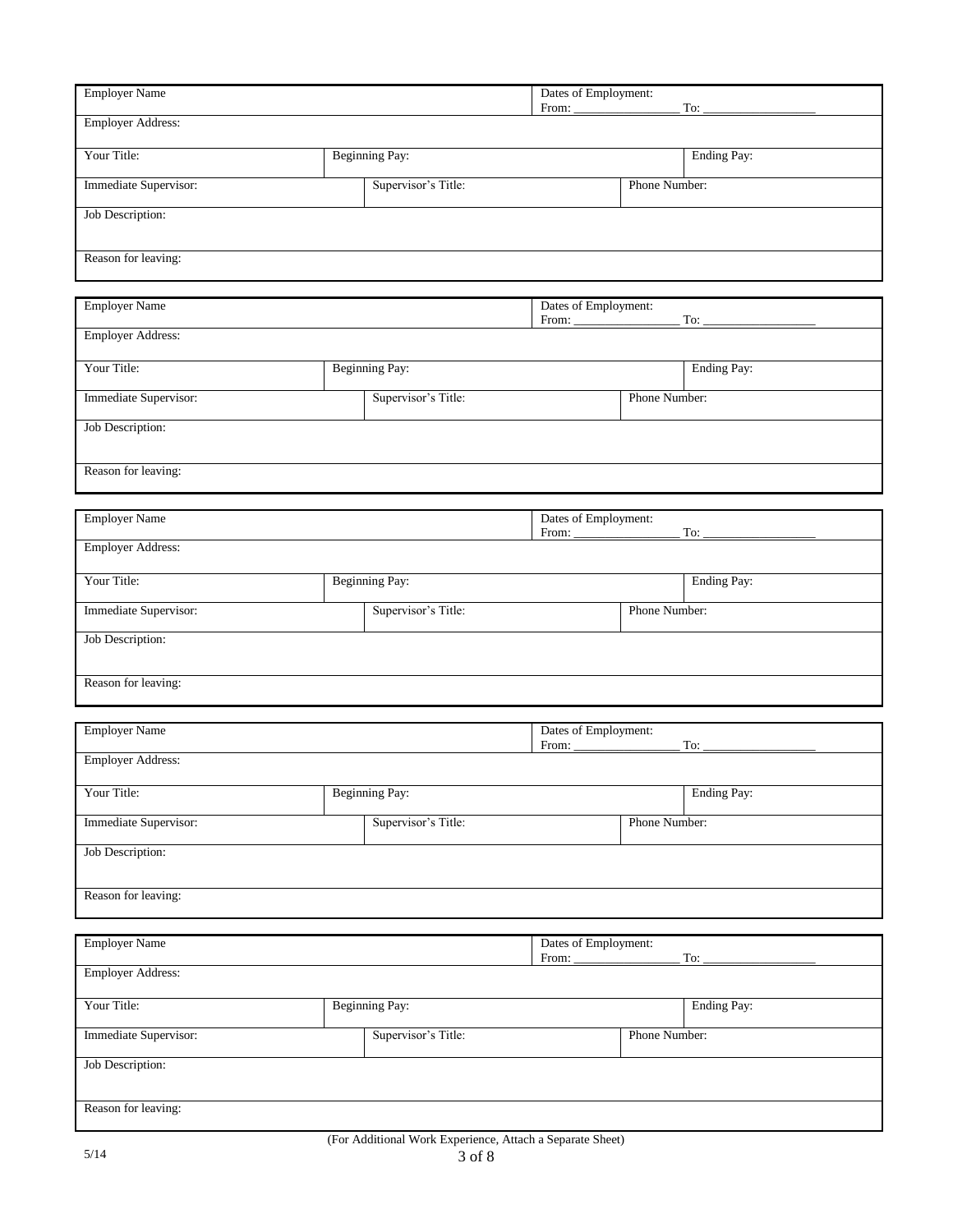#### REFERENCES

List three references (NOT relatives) that are responsible adults of reputable standing in their community whom have know you well during at least the past five years.

| Name:       | Phone Number: |  |
|-------------|---------------|--|
| Address:    |               |  |
| Occupation: | Years Known:  |  |
|             |               |  |
| Name:       | Phone Number: |  |
| Address:    |               |  |
| Occupation: | Years Known:  |  |
|             |               |  |
| Name:       | Phone Number: |  |
| Address:    |               |  |
| Occupation: | Years Known:  |  |
|             |               |  |

**RESIDENCY** 

How long have you lived at your current address listed on the front page?

List in order from most current (excluding present) all your residences for the past 15 years:

| Dates: | Address:                                            | City: | State: | Zip: |
|--------|-----------------------------------------------------|-------|--------|------|
| to     |                                                     |       |        |      |
| Dates: | Address:                                            | City: | State: | Zip: |
| to     |                                                     |       |        |      |
| Dates: | Address:                                            | City: | State: | Zip: |
| to     |                                                     |       |        |      |
| Dates: | Address:                                            | City: | State: | Zip: |
| to     |                                                     |       |        |      |
| Dates: | Address:                                            | City: | State: | Zip: |
| to     |                                                     |       |        |      |
| Dates: | Address:                                            | City: | State: | Zip: |
| to     |                                                     |       |        |      |
|        | (For Additional Residents, Attach a Separate Sheet) |       |        |      |

#### FINANCIAL STATUS

Have you ever claimed bankruptcy, had your wages garnished or had a civil judgment against you?  $\Box$  Yes  $\Box$  No If yes, note the time period and explain the circumstances:

\_\_\_\_\_\_\_\_\_\_\_\_\_\_\_\_\_\_\_\_\_\_\_\_\_\_\_\_\_\_\_\_\_\_\_\_\_\_\_\_\_\_\_\_\_\_\_\_\_\_\_\_\_\_\_\_\_\_\_\_\_\_\_\_\_\_\_\_\_\_\_\_\_\_\_\_\_\_\_\_\_\_\_\_\_\_\_\_\_\_\_\_\_\_\_\_\_\_\_\_\_\_

\_\_\_\_\_\_\_\_\_\_\_\_\_\_\_\_\_\_\_\_\_\_\_\_\_\_\_\_\_\_\_\_\_\_\_\_\_\_\_\_\_\_\_\_\_\_\_\_\_\_\_\_\_\_\_\_\_\_\_\_\_\_\_\_\_\_\_\_\_\_\_\_\_\_\_\_\_\_\_\_\_\_\_\_\_\_\_\_\_\_\_\_\_\_\_\_\_\_\_\_\_

| Has your credit record ever been considered unsatisfactory or have you ever been refused credit? $\Box$ Yes $\Box$ No |  |
|-----------------------------------------------------------------------------------------------------------------------|--|
| If yes, where and when:                                                                                               |  |

|  | Are you indebted to anyone or company (do not include mortgage)? |  | $\Box$ Yes $\Box$ No |  |  |
|--|------------------------------------------------------------------|--|----------------------|--|--|
|  |                                                                  |  |                      |  |  |

If yes, complete the following:

| Name of Company                                                    | Address | Amount |  |  |
|--------------------------------------------------------------------|---------|--------|--|--|
|                                                                    |         |        |  |  |
|                                                                    |         |        |  |  |
|                                                                    |         |        |  |  |
| $(T_{\alpha\alpha}$ any additional places ettech a conquete shoot) |         |        |  |  |

(For any additional, please attach a separate sheet)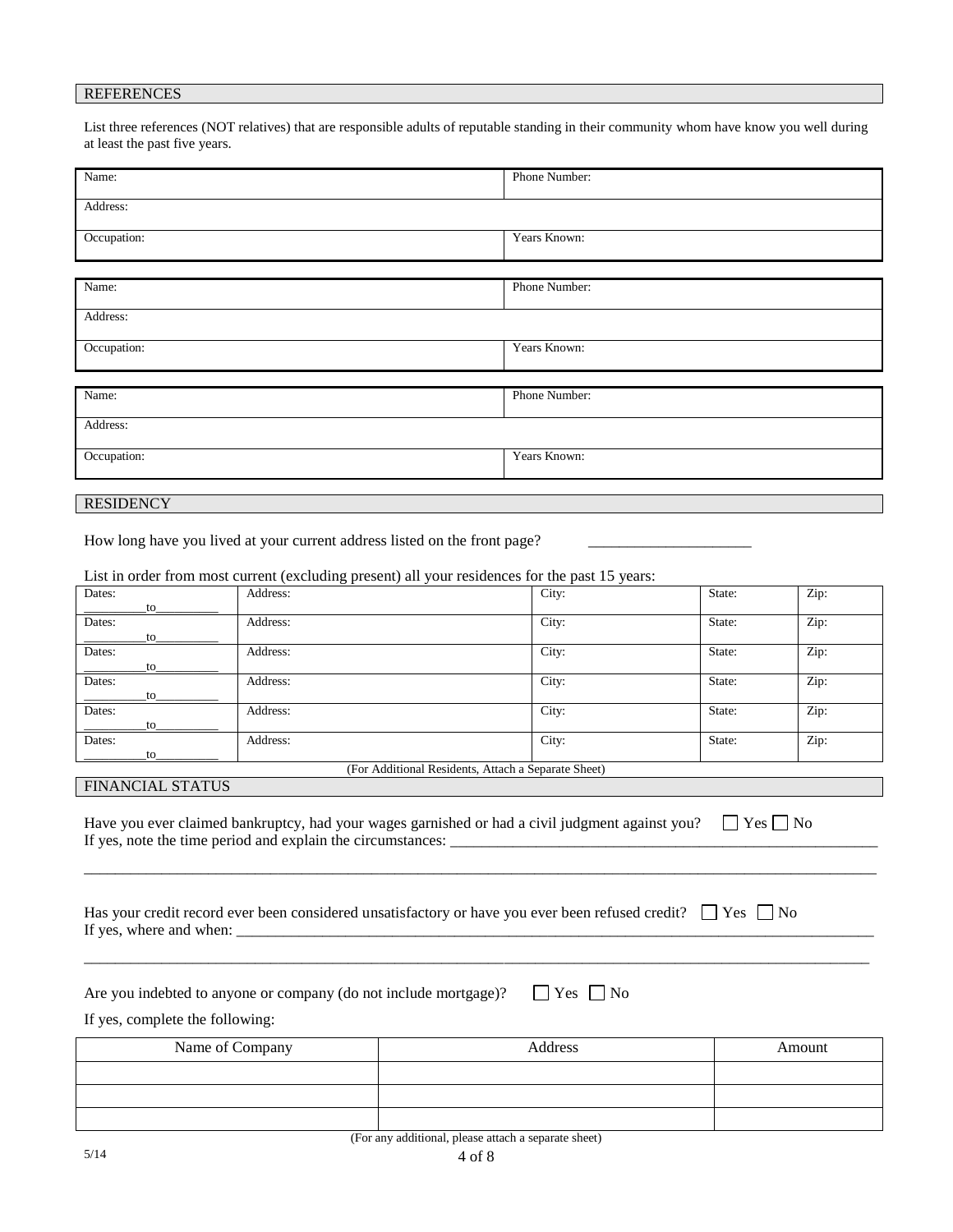# FAMILY

|                                                                                                                                                |                     | Maiden Name: (If Applicable)                       |               |
|------------------------------------------------------------------------------------------------------------------------------------------------|---------------------|----------------------------------------------------|---------------|
|                                                                                                                                                |                     |                                                    |               |
|                                                                                                                                                |                     | Maiden Name: <u>Capplicable</u>                    |               |
|                                                                                                                                                |                     |                                                    | Age:          |
|                                                                                                                                                |                     |                                                    | Age:          |
|                                                                                                                                                |                     |                                                    |               |
|                                                                                                                                                |                     |                                                    |               |
|                                                                                                                                                |                     |                                                    | Age:          |
|                                                                                                                                                |                     | (For Additional Children, Attach a Separate Sheet) |               |
| Father's Name:                                                                                                                                 | Phone Number:       | Mother's Name:                                     | Phone Number: |
| Address:                                                                                                                                       |                     | Address:                                           |               |
|                                                                                                                                                |                     |                                                    |               |
| Brother/Sister Name:                                                                                                                           | Phone Number:       | <b>Brother/Sister Name:</b>                        | Phone Number: |
| Address:                                                                                                                                       |                     | Address:                                           |               |
|                                                                                                                                                |                     |                                                    |               |
| Brother/Sister Name:                                                                                                                           | Phone Number:       | Brother/Sister Name:                               | Phone Number: |
| Address:                                                                                                                                       |                     | Address:                                           |               |
|                                                                                                                                                |                     |                                                    |               |
| Brother/Sister Name:                                                                                                                           | Phone Number:       | Brother/Sister Name:                               | Phone Number: |
| Address:                                                                                                                                       |                     | Address:                                           |               |
|                                                                                                                                                |                     |                                                    |               |
| Spouse's Relatives:<br>Father's Name:                                                                                                          | Phone Number:       | Mother's Name:                                     | Phone Number: |
|                                                                                                                                                |                     |                                                    |               |
| Address:                                                                                                                                       |                     | Address:                                           |               |
|                                                                                                                                                |                     |                                                    |               |
| Brother/Sister Name:                                                                                                                           | Phone Number:       | Brother/Sister Name:                               | Phone Number: |
| Address:                                                                                                                                       |                     | Address:                                           |               |
|                                                                                                                                                |                     |                                                    |               |
| Brother/Sister Name:                                                                                                                           | Phone Number:       | Brother/Sister Name:                               | Phone Number: |
| Address:                                                                                                                                       |                     | Address:                                           |               |
|                                                                                                                                                |                     |                                                    |               |
| Brother/Sister Name:                                                                                                                           | Phone Number:       | Brother/Sister Name:                               | Phone Number: |
| Address:                                                                                                                                       |                     | Address:                                           |               |
|                                                                                                                                                |                     |                                                    |               |
| Are you or any member of your family (or have you or any member of your family formerly been) associated with any<br>subversive organizations? | Yes<br>No<br>$\sim$ |                                                    |               |
| If yes, explain:                                                                                                                               |                     |                                                    |               |
|                                                                                                                                                |                     |                                                    |               |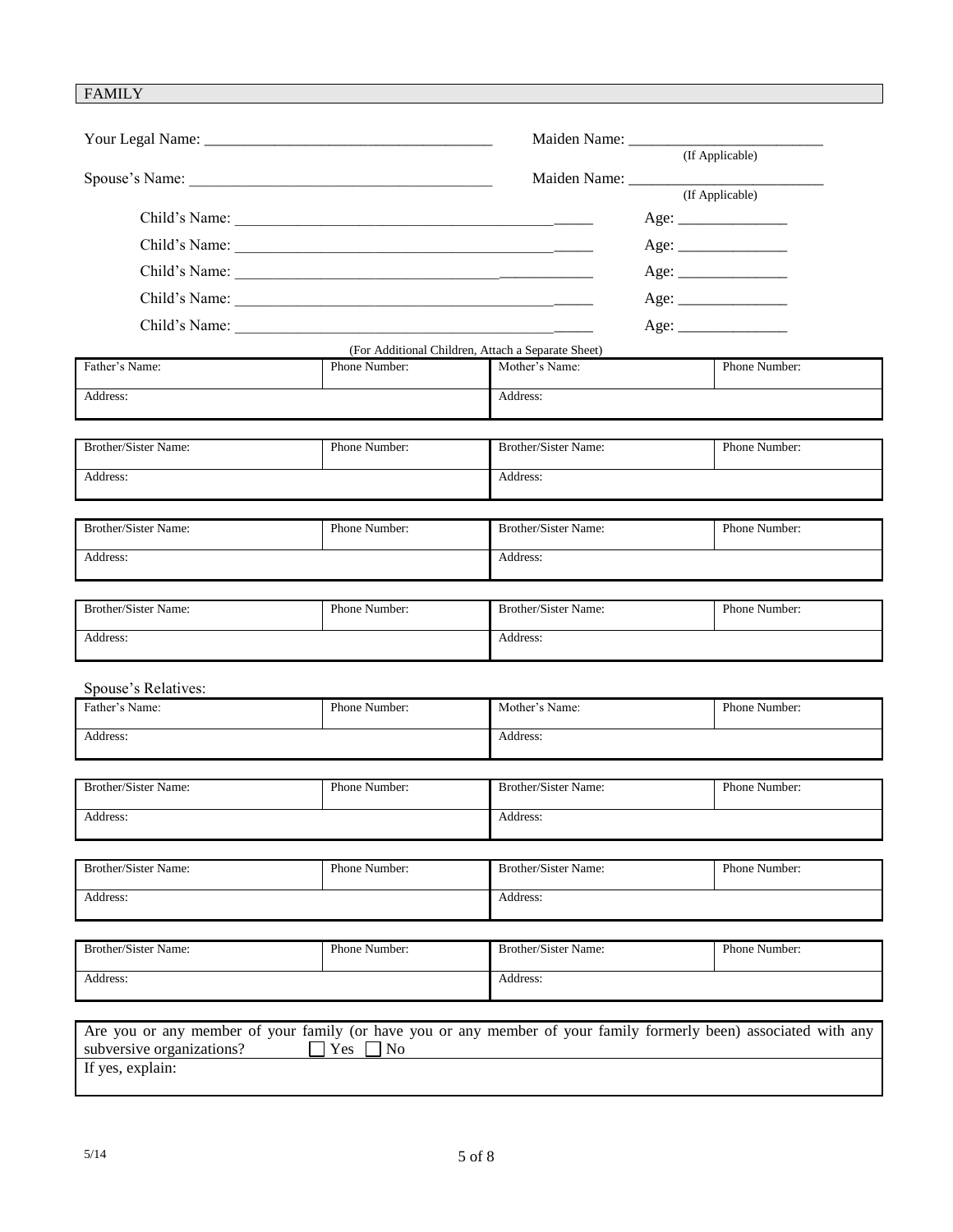| POLICE/DRIVING RECORD        |                                                                                                                                                                                                                                                                                                                                                                                             |                      |                      |                                       |
|------------------------------|---------------------------------------------------------------------------------------------------------------------------------------------------------------------------------------------------------------------------------------------------------------------------------------------------------------------------------------------------------------------------------------------|----------------------|----------------------|---------------------------------------|
|                              | Have you ever received a <b>TRAFFIC TICKET</b> as an adult or juvenile?                                                                                                                                                                                                                                                                                                                     |                      | Yes                  | N <sub>0</sub><br>(Please list below) |
| Date                         | Charge/Violation                                                                                                                                                                                                                                                                                                                                                                            | Location             |                      | Court Findings or<br>Disposition      |
|                              |                                                                                                                                                                                                                                                                                                                                                                                             |                      |                      |                                       |
|                              |                                                                                                                                                                                                                                                                                                                                                                                             |                      |                      |                                       |
|                              |                                                                                                                                                                                                                                                                                                                                                                                             |                      |                      |                                       |
|                              |                                                                                                                                                                                                                                                                                                                                                                                             |                      |                      |                                       |
|                              | Have you ever been <b>CONVICTED</b> <sup>*</sup> of an offense that would be considered a felony or misdemeanor? $\Box$ Yes $\Box$ No<br>(Please list below)                                                                                                                                                                                                                                |                      |                      |                                       |
| Date                         | Conviction/Guilty Offense                                                                                                                                                                                                                                                                                                                                                                   |                      |                      | Location                              |
|                              |                                                                                                                                                                                                                                                                                                                                                                                             |                      |                      |                                       |
|                              |                                                                                                                                                                                                                                                                                                                                                                                             |                      |                      |                                       |
|                              |                                                                                                                                                                                                                                                                                                                                                                                             |                      |                      |                                       |
|                              | Have you ever been <b>ARRESTED OR RECEIVED A SUMMONS*</b> as an adult or juvenile?                                                                                                                                                                                                                                                                                                          |                      | $ $ Yes              | No<br>(Please list below)             |
|                              |                                                                                                                                                                                                                                                                                                                                                                                             |                      |                      |                                       |
| Date                         | Charge/Violation                                                                                                                                                                                                                                                                                                                                                                            | Location             |                      | Court Findings or                     |
|                              |                                                                                                                                                                                                                                                                                                                                                                                             |                      |                      | Disposition                           |
|                              |                                                                                                                                                                                                                                                                                                                                                                                             |                      |                      |                                       |
|                              |                                                                                                                                                                                                                                                                                                                                                                                             |                      |                      |                                       |
|                              |                                                                                                                                                                                                                                                                                                                                                                                             |                      |                      |                                       |
|                              | (For any additional, please attach a separate sheet)                                                                                                                                                                                                                                                                                                                                        |                      |                      |                                       |
|                              | *Convictions are different from arrests. You may have an arrest but may not have been convicted so convictions are if you are found guilty.                                                                                                                                                                                                                                                 |                      |                      |                                       |
|                              | Have you been subject to a restraining order or a protective order?                                                                                                                                                                                                                                                                                                                         | $\Box$ Yes $\Box$ No |                      |                                       |
|                              |                                                                                                                                                                                                                                                                                                                                                                                             |                      |                      |                                       |
|                              |                                                                                                                                                                                                                                                                                                                                                                                             |                      |                      |                                       |
| exceeding \$1,000.00?        | Have you ever been in a motor vehicle accident, as an operator, that resulted in death, personal injury or property damage<br>$\Box$ Yes $\Box$ No                                                                                                                                                                                                                                          |                      |                      |                                       |
|                              | Has your operator's license ever been suspended or revoked?                                                                                                                                                                                                                                                                                                                                 | $ $   Yes     No     |                      |                                       |
|                              |                                                                                                                                                                                                                                                                                                                                                                                             |                      |                      |                                       |
|                              |                                                                                                                                                                                                                                                                                                                                                                                             |                      |                      |                                       |
|                              |                                                                                                                                                                                                                                                                                                                                                                                             |                      |                      |                                       |
|                              | Have you ever been convicted of driving while your license was suspended or revoked? $\Box$ Yes $\Box$ No                                                                                                                                                                                                                                                                                   |                      |                      |                                       |
|                              |                                                                                                                                                                                                                                                                                                                                                                                             |                      |                      |                                       |
|                              | Have you ever held an operator's/driver's license in another state?                                                                                                                                                                                                                                                                                                                         | $\Box$ Yes $\Box$ No |                      |                                       |
|                              |                                                                                                                                                                                                                                                                                                                                                                                             |                      |                      |                                       |
|                              | If yes, list all locations: $\frac{1}{\sqrt{1-\frac{1}{2}}\sqrt{1-\frac{1}{2}}\sqrt{1-\frac{1}{2}}\sqrt{1-\frac{1}{2}}\sqrt{1-\frac{1}{2}}\sqrt{1-\frac{1}{2}}\sqrt{1-\frac{1}{2}}\sqrt{1-\frac{1}{2}}\sqrt{1-\frac{1}{2}}\sqrt{1-\frac{1}{2}}\sqrt{1-\frac{1}{2}}\sqrt{1-\frac{1}{2}}\sqrt{1-\frac{1}{2}}\sqrt{1-\frac{1}{2}}\sqrt{1-\frac{1}{2}}\sqrt{1-\frac{1}{2}}\sqrt{1-\frac{1}{2}}$ |                      |                      |                                       |
| <b>CIVIL RECORD/PERSONAL</b> |                                                                                                                                                                                                                                                                                                                                                                                             |                      |                      |                                       |
|                              | Have you ever sued anyone or been sued in a civil court action?                                                                                                                                                                                                                                                                                                                             | $\Box$ Yes $\Box$ No |                      |                                       |
|                              | If yes, give date, place, court, nature of parties involved, nature of action and final disposition:                                                                                                                                                                                                                                                                                        |                      |                      |                                       |
|                              | Have you ever testified in court as a witness? $\Box$ Yes $\Box$ No                                                                                                                                                                                                                                                                                                                         |                      |                      |                                       |
|                              | Have you ever sworn a warrant against anyone (other than job related)?                                                                                                                                                                                                                                                                                                                      |                      | $\Box$ Yes $\Box$ No |                                       |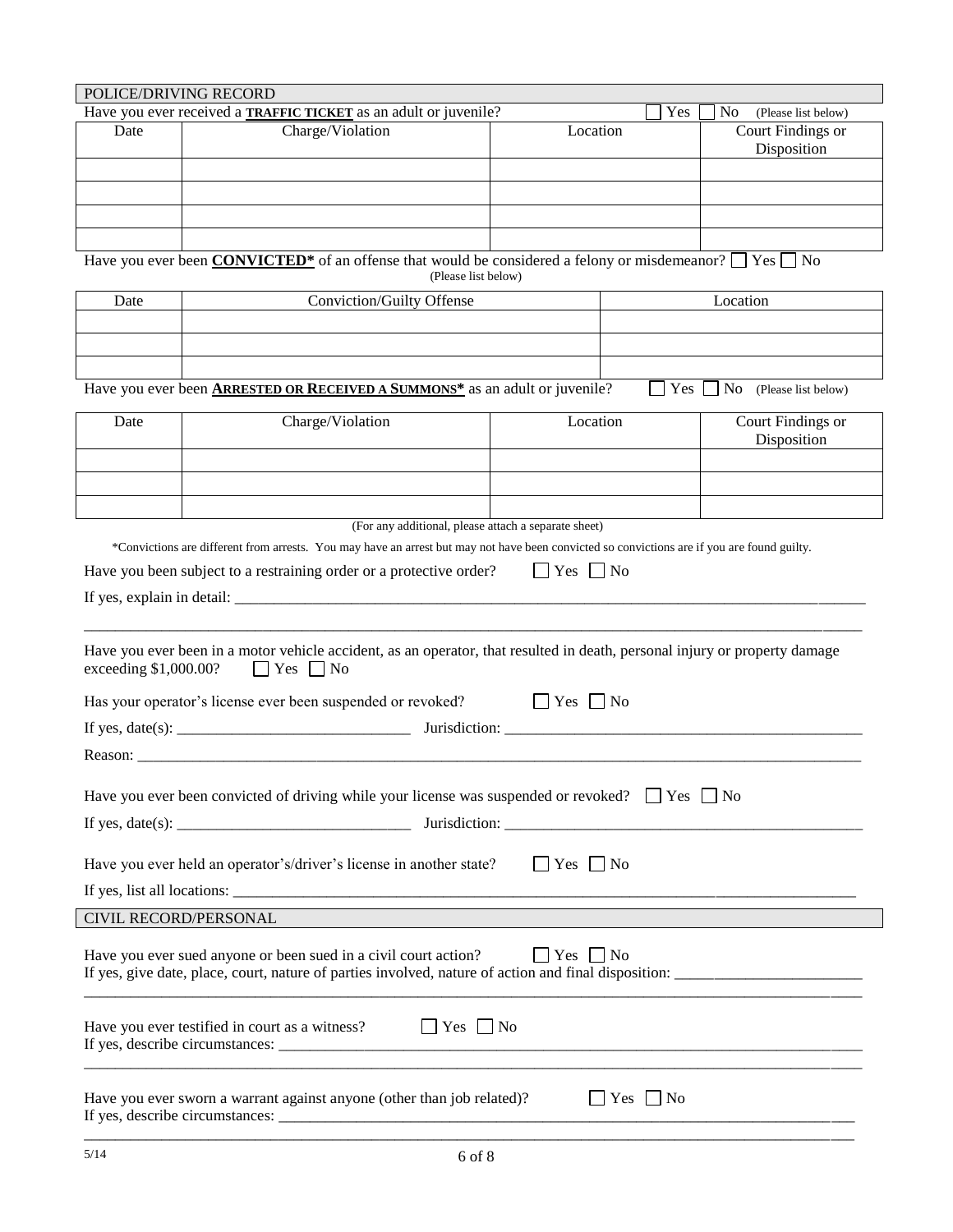|                                                                                          | Have you ever, as a juvenile or adult, possessed or used any type of illegal substances or drugs including marijuana, cocaine, |
|------------------------------------------------------------------------------------------|--------------------------------------------------------------------------------------------------------------------------------|
| hallucinogens, etc.?                                                                     | $\Box$ Yes $\Box$ No                                                                                                           |
| If yes, list type of drug(s), approximate date used, what age, and to what level of use: |                                                                                                                                |
|                                                                                          |                                                                                                                                |
|                                                                                          |                                                                                                                                |
|                                                                                          |                                                                                                                                |

| Have you ever been involuntary committed to a mental institution?<br>If yes, explain: $\frac{1}{\sqrt{1-\frac{1}{2}} \cdot \frac{1}{2}}$ | $ $ $ $ $Yes$ $ $ $ $ $No$ |          |
|------------------------------------------------------------------------------------------------------------------------------------------|----------------------------|----------|
| Have you ever been dismissed or asked to resign from any employment or position held?                                                    |                            | $Yes$ No |

If yes, please list:

| Position | Employer & Phone # | Reason | Date |
|----------|--------------------|--------|------|
|          |                    |        |      |
|          |                    |        |      |
|          |                    |        |      |
|          |                    |        |      |
|          |                    |        |      |
|          |                    |        |      |

(For any additional, please attach a separate sheet)

Before any person is selected for appointment with this office, all statements made in this application are thoroughly investigated. In addition thereto, a careful and complete character investigation is conducted. You may, on a separate sheet, attach any irregularities that may be disclosed by this investigation. If so, check here to see attached:

I am aware that willfully withholding information or making false statements on this questionnaire will be the basis for withdrawal of an offer or subsequent dismissal from the position without question. **I also understand that appointments made by the Sheriff are pursuant to section 15.2-1603 of the Code of Virginia and serve at the will and pleasure of the Sheriff and may be terminated at any time without cause.** I consent to the Sheriff's Office conducting a complete background investigation on me. I hereby release all parties from any liability for any damage that may result from this investigation. I agree to these conditions and I hereby certify that all statements made by me on this application are true and complete to the best of my knowledge.

Signature of Applicant Date

**Appointees of Caroline County Sheriff's Office and applicants shall be afforded Equal Opportunity in all aspects of appointment without regard to race, color, religion, national origin, disability, sex or age**

\_\_\_\_\_\_\_\_\_\_\_\_\_\_\_\_\_\_\_\_\_\_\_\_\_\_\_\_\_\_\_\_\_\_\_\_\_\_\_\_\_\_\_\_\_\_\_\_\_\_ \_\_\_\_\_\_\_\_\_\_\_\_\_\_\_\_\_\_\_\_\_\_\_